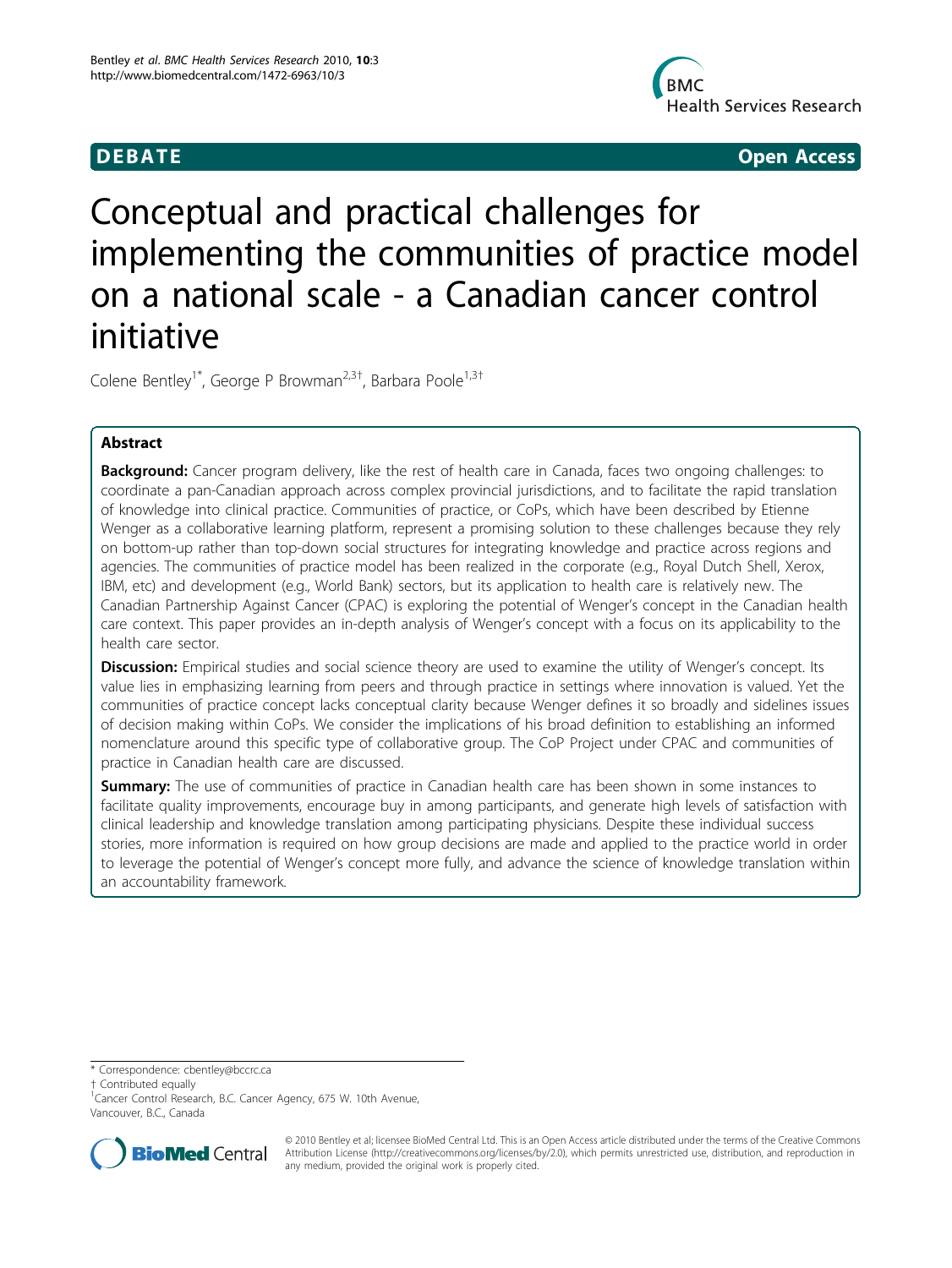# Background

#### The need for collaboration

Western health care systems are challenged to provide accessible, relevant, and integrated services. To confront these challenges, publicly-funded health systems must find effective ways to increase inter-professional and inter-regional collaboration so that expertise can be enhanced, disseminated, and more effectively translated into practice.

Recently funded by the federal government, the Canadian Partnership Against Cancer (CPAC) is an innovative response to the need for forward nation-wide strategic planning to help the Canadian population meet the challenges that will accompany the growing burden of cancer. Because cancer program delivery, like the rest of health care in Canada, is the responsibility of different jurisdictions, such as provincial governments, national solutions rely on fostering inter-provincial collaborations. The Partnership has thus embarked on an ambitious agenda that recognizes the need to develop both technological and social platforms to facilitate and nurture sustainable pan-Canadian collaborative efforts. In this context, the Partnership has been exploring the utility of Etienne Wenger's "communities of practice" (CoP) concept. The Partnership's CoP Project was conceived to identify and evaluate the effectiveness of communities of practice to enhance collaboration and knowledge translation in cancer control across Canada. Here we describe what we have learned from preliminary stages of the CoP Project, and offer further insights into this promising model of collaboration.

Since the early 1990s, CoP-type structures have been implemented primarily in the business and development sectors; however, their application to health care is a more recent consideration. In this paper, we identify the potential application of Wenger's concept to health care settings, based on a literature review and our experience with the CoP Project. Our aim is to gain a more precise understanding of communities of practice, including their capacity as a form of social infrastructure to further knowledge translation and sustain collaborative efforts across traditional health care jurisdictions and disciplines. The terms collaboratives and groups are used generically throughout the paper to denote interactive work groups.

#### The communities of practice concept

"Communities of practice are groups of people who share a concern, a set of problems, or a passion about a topic, and who deepen their knowledge and expertise in this area by interacting on an ongoing basis"[[1\]](#page-6-0).

This definition of communities of practice captures the three structural elements of a community of practice, namely, its domain, practice, and community. It is worth elaborating on these three elements in the context of Wenger's other writings to understand this concept more fully.

The *domain* of a community of practice refers to the common "concern, set of problems, or passion about a topic" that all members share and around which they organize. It is the area of members' overlapping expertise, and it provides the initial centripetal pull uniting individuals who might otherwise work in separate organizational units, disciplines, or locations. Members have an abiding concern about their common topic, and collaborate to solve problems relating to it. They are also "passionate" about it. Wenger observed that, "If members don't feel personally connected to the group's area of expertise and interest...they won't fully commit themselves to the work of the community" [\[2](#page-6-0)].

According to Wenger, communities of practice form serendipitously when members recognize their common domain. Communities of practice are thus "fundamentally informal and self-organizing" entities, and can "benefit from cultivation" [\[2](#page-6-0)], which is the agricultural metaphor employed extensively by Wenger. The largely organic and non-prescriptive origins of these groups provide the conditions for members to participate creatively in practice [\[1\]](#page-6-0).

Practice is the second structural element of the communities of practice concept, and represents the basic body of knowledge the group shares and builds. Members of a community of practice aim to "deepen their knowledge and expertise" on a topic by learning from each other. More specifically, members learn from peers and through practice, which is why members of a community of practice are *practitioners*. Here Wenger draws from earlier work with Jean Lave on guild systems and apprenticeship models, where learning and its application take place in the same setting [[3\]](#page-6-0). "Through its practice–its concepts, symbols, and analytic methods– the community operates as a living curriculum," according to Wenger *et al* [\[1](#page-6-0)].

Communities of practice value both tacit and explicit forms of knowledge. They recognize the need to complement individuals' intuitions, perceptions, and vernacular knowledge with the more explicit concepts of an evidence-based paradigm. "The knowledge of experts is an accumulation of experience–a kind of 'residue' of their actions, thinking, and conversations that remains a dynamic part of their ongoing experience" [[1](#page-6-0)]. In this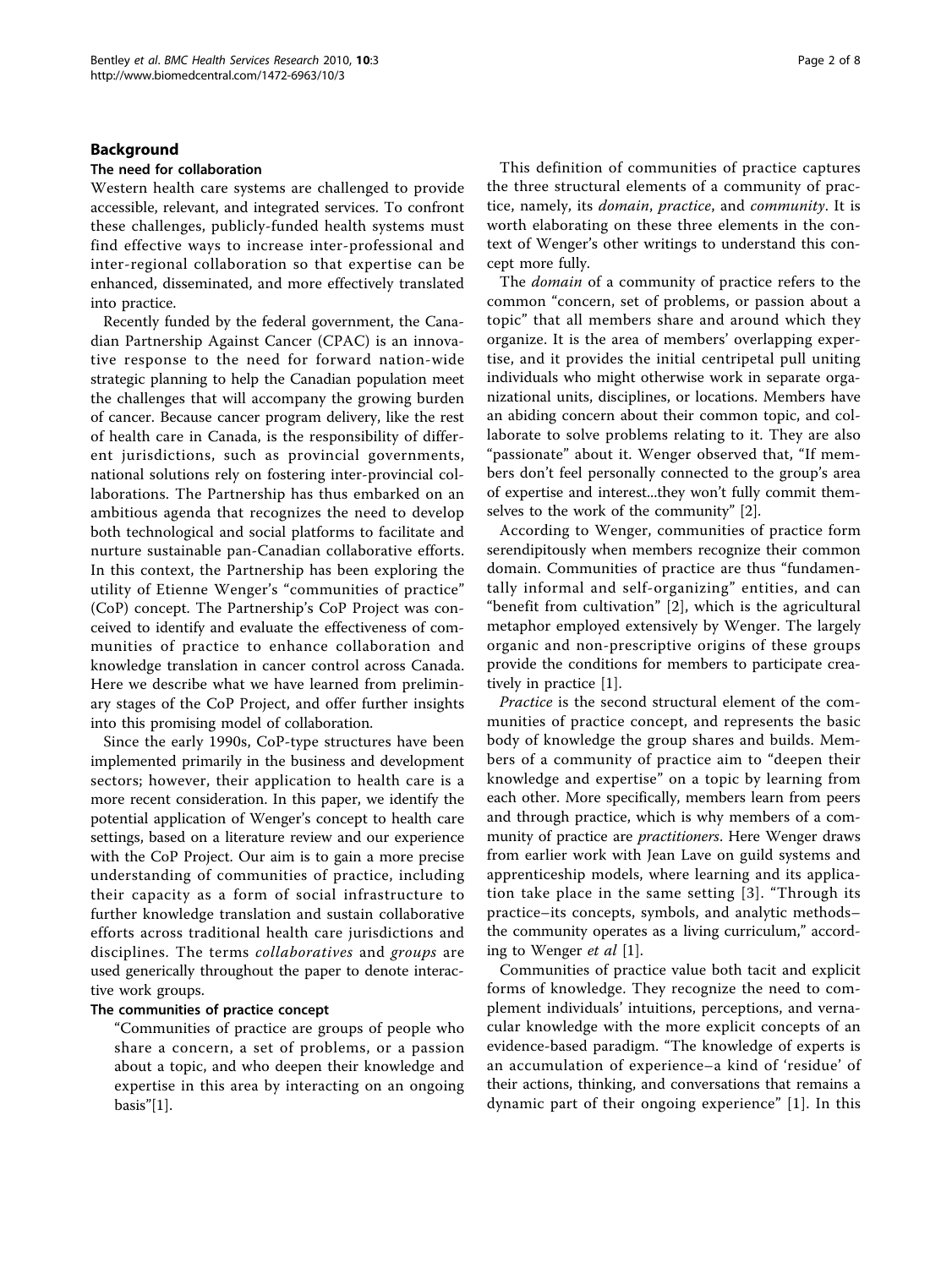respect, communities of practice are social learning structures: they are open venues of exploration, "where it is safe to ask hard questions and speak the truth" and where members "develop the habit of consulting each other for help" [[1\]](#page-6-0).

The third structural element of a community of practice is the idea of community, although scholars have also identified it as the most troublesome to reconcile. Community denotes a set of interpersonal relationships arising out of people's mutual engagement in learning through practice. Significantly, these relationships do not indicate members' specific roles per se, but refer to their reciprocal ties of accountability, dependency, trust, and communication. These bonds of connectivity, together with the community's negotiated meanings and shared expertise, can be thought of as providing the cohesion that lends a community of practice its identity and coherence over time. Ideally, a community of practice engenders a strong sense of identity and belonging across members, even those who do not interact regularly or face-to-face. To regard collaborative groups as communities underscores their deeply normative character, which specifies the behaviours, meanings, and routines acceptable to each group.

Wenger *et al* argued that when the three structural elements function well together, they "make a community of practice an ideal knowledge structure–a social structure that can assume responsibility for developing and sharing knowledge" (emphasis in original) [[1\]](#page-6-0). Here, knowledge and sociability are not just linked, but are mutually informing, and the dynamic between them generates the specific know-how the group builds, shares, and manages.

# **Discussion**

#### Potential value of Wenger's concept

Wenger's concept has gained its share of champions among practitioners and scholars in the business, development, and more recently, health sectors. A recognized strength is its insistence on collaboration as a practicebased learning process. Literature on communities of practice has almost unanimously supported the view that learning by doing is more effective than didactic instruction for adults working in today's knowledge economy [[4-](#page-6-0)[9](#page-7-0)]. In the health sector, authors of several studies proposed that health workers and organizations interrelate learning, practice, and peer input to enhance individual and institutional performance [\[5](#page-6-0),[10-13](#page-7-0)]. Parboosingh, for example, argued that such interrelationships provided continuing education for physicians through ready access to a wealth of data, experiences, and mentors; he also suggested that through the dynamics of shared learning, health professionals become more reflective about their practice when they subject it to peer-based critical scrutiny [[5](#page-6-0)]. Parboosingh proposed that physicians resemble Donald Schön's "reflective practitioner" when their knowledge is embedded in practice, informed by a body of evidencebased research, and shaped by the process of rethinking tacit assumptions [\[5](#page-6-0)]. CoP-type structures thus acknowledge the need for knowledge workers to be skilled at appraising and integrating various types of knowledge into practice and, ideally, to be forthcoming about it among peers [[14,15](#page-7-0)]. Reflection on practice is also suggestive of the need for workers to contend with the medical, economic, political, and socio-cultural understandings that inform the work they do [\[5](#page-6-0)[,10](#page-7-0)-[12,16](#page-7-0)].

Because Wenger's concept does not privilege research evidence over experience-rooted knowledge, communities of practice can be venues for bridging traditional rifts in the health sector between research and practice, and among disciplines [[12](#page-7-0),[17-19](#page-7-0)]. This is because a community of practice is an interpretive community. Wenger has drawn explicitly from Stanley Fish's theory of interpretive communities in the practice of literary and legal hermeneutics. Fish proposed that trained professionals determine the constraints on interpretation in their respective fields [[20\]](#page-7-0). For Wenger, communities of practice are interpretive communities because they create their own understandings of the practice-world through the ongoing process of interpreting that world, thus producing the very knowledge that is held in common. The production of common knowledge through professional practice is echoed by Kerfoot: "When physicians, nurses, and clinicians are willing to come together in best practice teams, they are a learning community that has developed the relations that will make them effective" [\[18\]](#page-7-0).

Notwithstanding the theoretical predictions, whether or not communities of practice are effective forms of collaboration remains an open question. Authors of a 2008 Canadian study found that extant literature on Wenger's concept gives little evidence of its usefulness beyond the level of description [[21\]](#page-7-0); this observation is echoed throughout the communities of practice literature and lays the groundwork for future research in the field. Yet the Canadian study, like other studies, also recognized within the literature a burgeoning account of the inherent value of communities of practice for both the individual and the organization [[11,12,19,21,22\]](#page-7-0). Among managers and employees alike, communities of practice are a compelling form of infrastructure because collaboration is organized around knowledge domains, not products or markets; this appeals to an increasingly educated workforce operating in settings where innovation is valued.

A further appeal of communities of practice is that they foster an egalitarian ethos by placing knowledge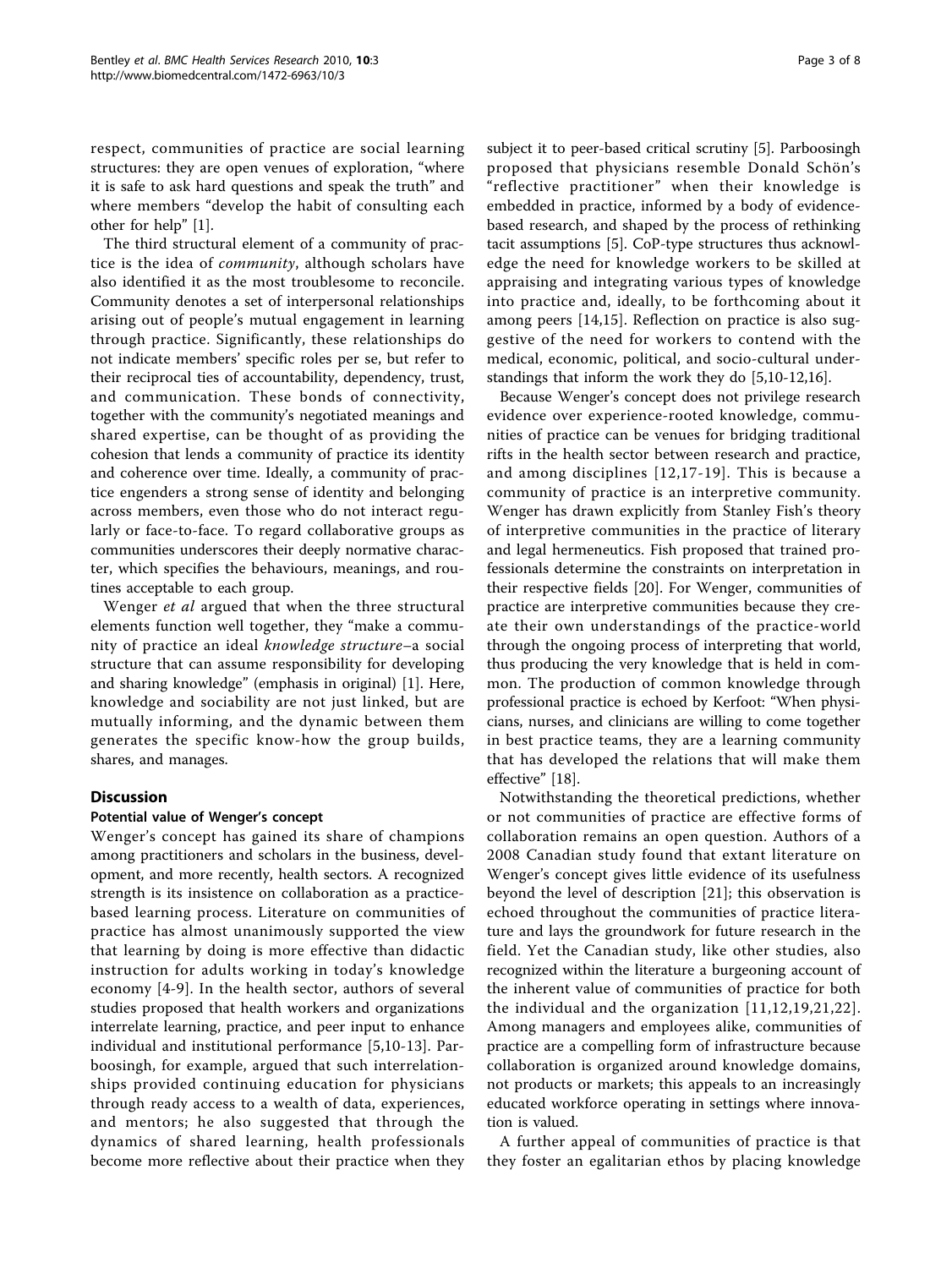management in the hands of practitioners, not managers [[23\]](#page-7-0). Collaborative learning has been shown to increase members' sense of ownership and autonomy when they take responsibility for setting work agendas, with ownership and autonomy identified as important factors for success in collaborative work [[7](#page-7-0),[13](#page-7-0),[24](#page-7-0)-[26\]](#page-7-0). Enhanced collaborative learning has also been shown to improve job satisfaction [[4](#page-6-0),[5,](#page-6-0)[13,25\]](#page-7-0), which in turn can lead to potential increases in recruitment and retention of employees as high-value assets in learning organizations [[18](#page-7-0),[27](#page-7-0)]. Conversely, Pereles et al. observed that when small work groups are unable to take charge of learning, membership and personal growth wane [\[4](#page-6-0)]. Even groups that collaborate solely through email networks value the communal nature of knowledge development and sharing [\[28,29\]](#page-7-0). Moreover, while evidence is only emerging on the success of heath sector communities of practice to implement the know-how they develop [\[30](#page-7-0)], in 2003 members of the Surgical Oncology Program (SOP) at Cancer Care Ontario endorsed Wenger's model as a means to facilitate quality improvements in cancer care [[31\]](#page-7-0). Subsequent pilot tests of the model in Ontario regional cancer surgery settings revealed above-average ratings of physician satisfaction and levels of compliance with guidelines in clinical environments [[13,26\]](#page-7-0).

# Limitations of Wenger's concept

Wenger's model has drawn its share of detractors. Critics have focused mainly on the internal dynamics of his concept of communities of practice to argue that the complexity of social interaction within them is inadequately recognized. The application of social science theory in particular to Wenger's concept has been a fruitful avenue of inquiry, because it has helped illuminate barriers to knowledge development in CoP-type structures, as well as identify key strategies to overcoming such barriers [[13,32](#page-7-0)]. Specifically, it has helped researchers to 1) gain a critical perspective on how power relations may operate in professional collaboration, and 2) better understand where Wenger's concept lacks clarity, particularly around the notions of community and the so-called natural formation of CoPs.

# Limitation 1: The role of power

One prominent strand of critical inquiry from the social sciences has built on Michel Foucault's notions of power, norms, and discourse to consider the social forces at work in collaborative groups [[12,14,33-36](#page-7-0)]. Foucault argued that power is not simply repressive or hierarchical, but is generated through a range of social expressions, or discourses, that circulate through our everyday social practices, investigations, talk, and writing. He proposed that determining how a particular topic is talked about gives a person or persons power over that topic; in fact, it brings that topic into being, thus creating the very norms by which it becomes known to others.

As social structures that leverage knowledge, communities of practice can be viewed as places where power, discourse, and norms operate. As interpretive communities, CoPs influence how knowledge is made, utilized, and valued; for this reason, they can be prone to reproducing the status quo. In their study of multi-agency communities of practice in health and social services for seniors, Gabbay et al. noted that the type of evidence utilized by these groups was strongly linked to the agenda and power that individuals held within the group at the time, and that many professionals' contributions to discussion could be seen as promoting parochial professional interests or disciplines [[14\]](#page-7-0). Likewise, Marshall's ethnographic study of collaborative problemsolving in the telecommunications sector showed that technicians repeatedly and often subconsciously leveraged their authority over others by asking them to trust their expertise, not query it [[34\]](#page-7-0). Authors of these studies demonstrated that collaborative groups are not themselves unsituated venues of professional learning and identity formation when social or professional norms are reproduced through them. For this reason, it can be difficult for alternative expressions of practicebased knowledge to be articulated and accommodated in collaborative groups [\[15,34,37](#page-7-0),[38\]](#page-7-0). Certainly, Wenger has acknowledged that communities of practice can become cliques, and that strong ties of membership can create barriers to outsiders. He has said surprisingly little, however, about the processes by which decisions about practice are made, and by which new medical or socio-cultural understandings make their way into the community and inform its practice.

#### Limitation 2: Lack of clarity of CoP concept

Critics have also noted that the communities of practice concept lacks clarity [[36,39\]](#page-7-0). Most recently, Li et al. argued that the focus of Wenger's concept has diverged significantly over time, from being a theory of learning and identity development to being a tool for organizations to manage knowledge workers. They also argued that Wenger et al.'s comparison of CoP groups to other work structures like project teams is often vague and contradictory [[39\]](#page-7-0). Our analysis revealed two additional reasons why Wenger's concept often lacks clarity: 1) communities of practice are equated with natural phenomena, like plants, when in fact they are human constructions; and 2) communities of practice are claimed to populate all domains of social experience. Together, these aspects of Wenger's concept have clouded rather than clarified understandings of what communities of practice really are

# Doing what comes naturally

Wenger has compared communities of practice to organic phenomena, thus aligning *made* structures with natural ones. Nowhere is this more evident than in his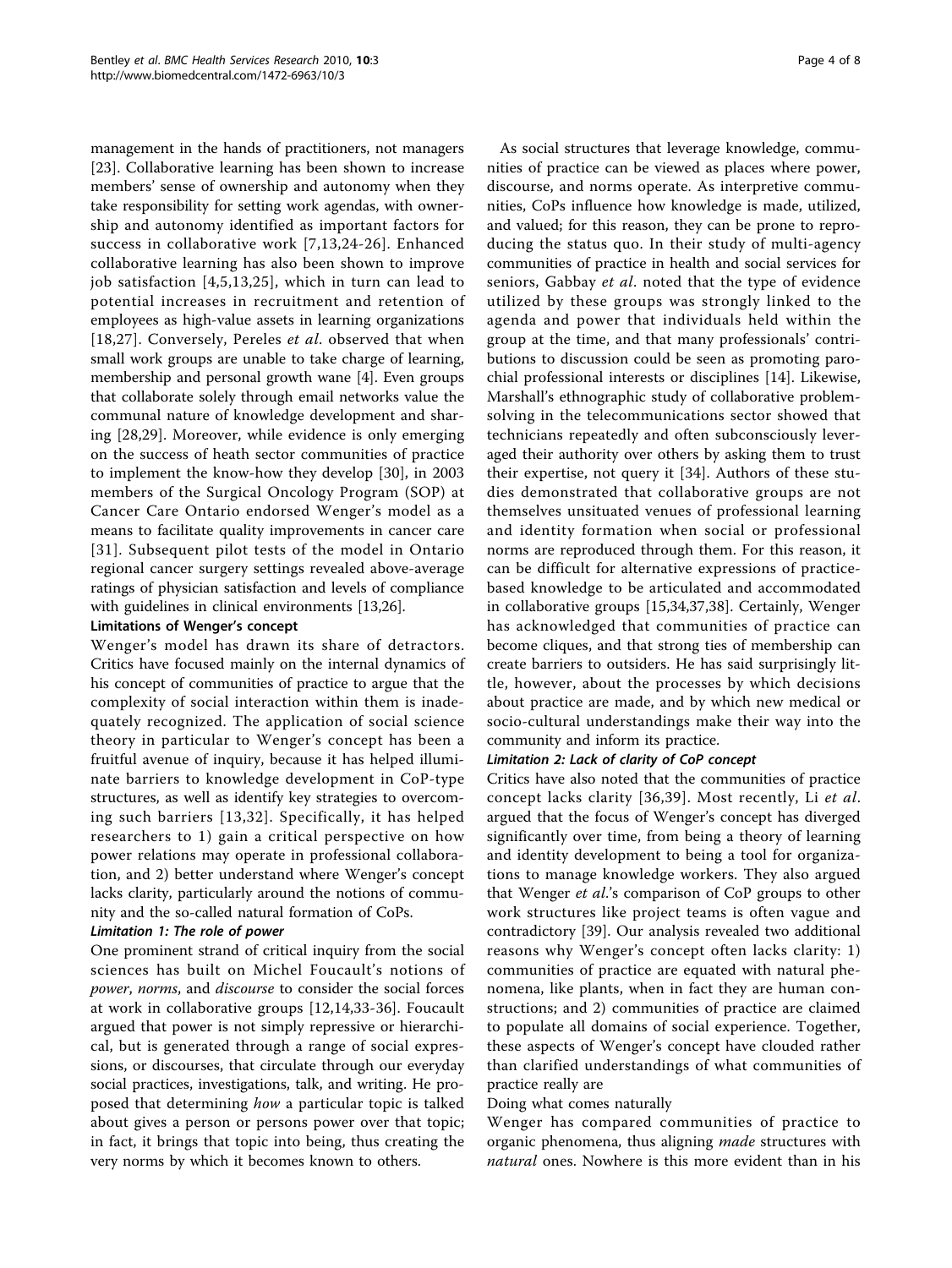investment in metaphors of nature to explain how communities of practice work. While reasoning by metaphors can stimulate new thinking on a topic, it can also spread misperceptions of the topic. According to Wenger et al., communities of practice are like "gardens" that "benefit from cultivation": managers can "grow communities of practice from seed" if they "till the soil, pull out weeds, add water during dry spells, and ensure that [their] plants have proper nutrients" [\[1,2](#page-6-0)]. They proposed that "even though communities [of practice] are voluntary and organic, good community design can invite, even evoke, aliveness."[[1\]](#page-6-0) The difficulty here is that figurative language–words such as "aliveness," "cultivation," "gardens," and so forth–stands in for and thus obscures the dynamics of real social processes operating within communities of practice that social science theory has sought to better understand. It suggests that complex human interaction is a simply matter of doing what comes naturally. This interpretation of social interaction as natural behavior has been discredited by social science theory of the last half of the twentieth century, because it casts ideologically vested or culturally constructed phenomena as part of the natural order of things.

Wenger also proposed that individuals coalesce into communities of practice by following their inclinations. He argued that professionals "tend to know when and if they should join [a community of practice]. They know if they have something to give and whether they are likely to take something away. And members of an existing community, when they invite someone to join, also operate on a gut sense of the prospective member's appropriateness for the group" [[2](#page-6-0)]. Here, operating by gut senses and a process of member-making somewhat akin to natural selection can once again make communities of practice susceptible to reproducing the status quo. More importantly perhaps, it is difficult to square this view of the non-analyzing practitioner, that is, one who simply knows the appropriateness of certain things, with that of the reflective practitioner who is open to alternative ways of knowing and doing. It is also difficult to reconcile with Wenger's belief that individuals are motivated to join collaborative groups in order to develop a professional identity and fit in with their peers, given that instincts and motives are separate orders of mind.

Authors of empirical studies on communities of practice in health and business sectors have challenged Wenger's characterization of CoPs as self-organizing organic structures. They confirmed that work-based collaborations often require more financial support for things such as face-to-face meetings and facilitation than he acknowledged [[4,](#page-6-0)[14](#page-7-0),[19,24,26](#page-7-0),[40\]](#page-7-0). Studies have also shown that institutional support may also involve

coordinating group activities more purposively with stakeholder objectives [[24,25,30\]](#page-7-0), and putting leadership in the hands of experts or champions, [[24](#page-7-0)] rather than distributing it, as Wenger urged.

The idea of community

Wenger's concept also lacks clarity around the idea of community. Significantly, he has used the term community over, say, network or team precisely because he wished to endow communities of practice with ties of belonging, shared meanings and repertoires, and passion. For Wenger, these are the ties that bind heterogeneously-composed groups to a common practice and identity, which are reproduced through members' ongoing interpretation of their practice-world. According to Wenger, project teams and informal networks rely on specific goals and mutual need respectively to hold them together, whereas members of a CoP are united by an ongoing commitment to practice, a galvanizing collective consciousness, and a strong sense of belonging [[2\]](#page-6-0). In Communities of Practice, he drew specifically on Benedict Anderson's seminal work on imagined communities and the rise of nationalism [[41](#page-7-0)] to explain how CoP members envision and cultivate their commonality with others whom they may never meet face-to-face. In essence, Wenger's communities are cultural groups in ways that networks and teams are not. However, Wenger has objected to associating his notion of community with culture or prescriptive behavior [[42](#page-7-0)], and has preferred instead to emphasize their creative possibilities. However, what else are rituals, special attachments, and a shared history if not the cultural markers of collective life? One can appreciate Wenger's wish to avoid the culture wars in his analysis, but he seems to want the benefits of communitarianism without its attendant baggage.

The idea of community also lacks precision in Wenger's concept because he dilutes it. Communities of practice, he claims, are everywhere, and he has included workers, disaster relief groups, garage bands, study groups, and recovering alcoholics among his many examples of them. Moreover, communities of practice can be small or large in size, and exist in the public and private domains. Given their astonishing variety and prominence, where does the category of community of practice begin and end? In what sense are paid work groups the same thing as social communities, or even families? For example, families have their own private rituals and terms of endearment, but genetics most often defines the space of membership within them, not culture. Moreover, the fact that families are chiefly genetic and legal entities means that they are not as fluidly joinable or legally breakable as are communities of practice. In a similar vein, employees may care about the work they do, but to insist that they care deeply or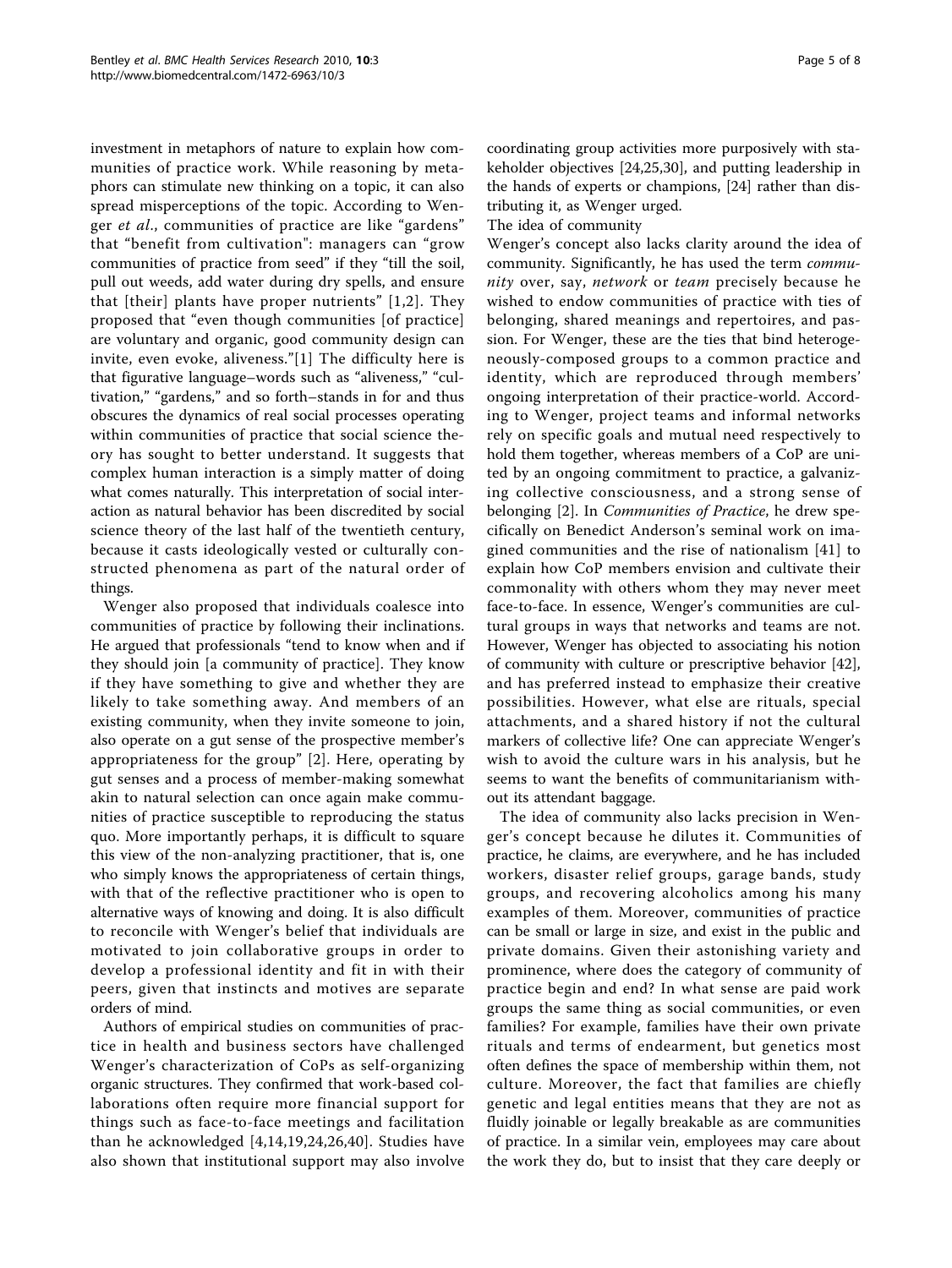passionately about it is to overly sentimentalize their commitments to the practice-world. Imputing a sentimentalized solidarity to groups risks diminishing what may well be knowledge-workers' intellectual, principled, or pragmatic motives to participate in a community and identify with it [\[12,24,36](#page-7-0)]. Paradoxically, Wenger's many examples at once claim too much on behalf of communities of practice by saying they are strongly affective entities, and too little, because their ubiquity renders them unremarkable. Joanne Roberts, in her critique of Wenger's concept, considered the many differences between small and multinational organizations Wenger offers as examples of communities of practice, and asked: "Is it really possible to apply exactly the same principles to these two [types of] communities of practice?"[\[36\]](#page-7-0).

# Knowledge translation and implementation

From Wenger's definition of a community of practice, it is clear that the main purpose of a CoP is to build and share knowledge related to practice. If this is the case, what, then, do we make of groups faced with the task of coordinating human activity or implementing change, in addition to sharing practice-based know-how? Strictly speaking, is it a misnomer to call them communities of practice, because they go beyond enhancing collective know-how to also include collective action? Consider two scenarios from studies involving collaborative groups in health care. The first is D'Amour et al.'s 2008 study on the effectiveness of collaboration among professionals in the Canadian province of Quebec. Collaboration involved linking hospital care with primary care services around the early discharge of newborns from hospital [[43\]](#page-7-0). Members of these groups were committed to their practice of perinatal care, and shared information in order to improve their practice. D'Amour et al. developed indicators to measure the groups' intensity of collaboration and link it to clinical outcomes. They argued that it is important to understand how groups manage the responsibility of incorporating novelty into action, so as to learn how to leverage it. D'Amour *et al.*'s interest in the *processes* of decision making around new practices augments Wenger's model, and the study's groups are called collaboratives, not communities of practice.

The second scenario is CHAIN (Contact, Help, Advice and Information Network for Effective Health Care), which is a large informal online community of practice. In the UK, CHAIN's function is to share information and experience among professionals interested in evidence-based health care, and it has been highly effective in giving participants access to professionals from different organizations and disciplines, and in linking novices with experienced practitioners [[28](#page-7-0)]. However, unlike members of D'Amour et al.s collaboratives, CHAIN's membership is not required to make group decisions, coordinate compliance with guidelines or objectives, nor to take collective action: for members of the UK CHAIN, collaboration does not entail joint deeds. Is CHAIN a better test case for Wenger's concept than D'Amour et al.'s groups? Does it matter if enhanced know-how–or improved practice–occurs at the individual, group, or system levels? The answers to these questions may determine the extent to which Wenger's model of collaboration is sufficient for moving thought into action that is associated with professional learning and knowledge translation. They may also determine how the effectiveness of Wenger's groups is to be identified and measured.

# Communities of practice: the Canadian health care context

Under the auspices of the Canadian Partnership Against Cancer (CPAC), the CoP Project is currently addressing questions regarding the effectiveness of Wenger's model in facilitating practice-based learning. The initiation of the CoP Project was prompted by the need for an accountability tool for a strategy aimed primarily at facilitating the development of social collaborative structures to enhance knowledge translation in cancer control. These collaborative structures span traditional jurisdictions that ordinarily do not interact at a national level in Canada. The CoP Project's main objective is to design and test a tool for evaluating the performance of communities of practice in achieving their own stated objectives and advancing the agendas for which they implicitly exist. The secondary objective is to create a workbook similar to standard operating procedures, which communities of practice can use to guide data collection in order to assess their own performance over time. The products from this project will therefore be an evaluation tool and a guide for documenting activities that can contribute to evaluation. The evaluation tool will include modules for qualitative assessment based on semi-structured interviews of CoP participants; a survey tool of key indicators of CoP performance within several domains and that can be scored quantitatively; and a more formal quantitative social network analysis. To develop these tools, the project is prospectively observing and documenting two newly formed entities that we believe will evolve into more sustainable communities of practice: one of these is engaged in practice guideline development activities from a national perspective using an adaptation model[[44\]](#page-7-0), and the other is a newly formed national community of academically-based and community-based surgeons engaged in developing synoptic reporting templates for cancer surgery[[45\]](#page-7-0). In addition, the project is collaborating with the Partnership's knowledge management team to design a tool for monitoring virtual communities of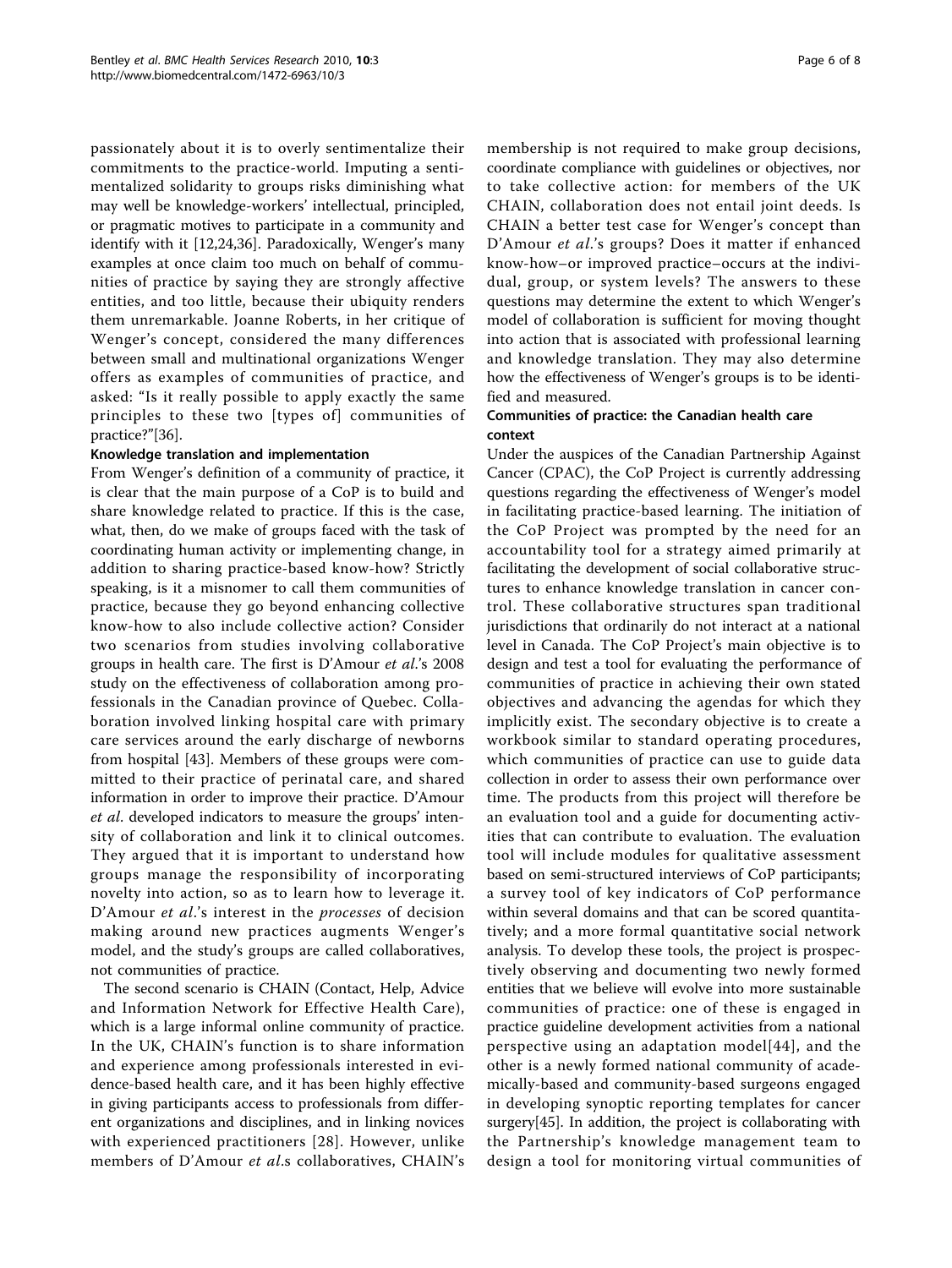<span id="page-6-0"></span>practice created through access to a common web-based collaborative site. The online collaborative site may be a potential vehicle for facilitating collaborative efforts among different types of communities of practice. Finally, the project is working with an already established community of practice of oncology nurses for developing guidelines in supportive cancer care.

The CoP Project should help test in the Canadian health care context Wenger concept and the claim that communities of practice provide a concrete organizational infrastructure for realizing the dream of a learning organization [1]. However, in the course of generating and scaling our list of indicators in preparation for field testing the project toolkit, it became apparent that adhering to the integrity of Wenger's concept did not go very far in diagnosing what makes collaborative arrangements work, or not work. Missing from the concept are statements about how group activities are negotiated. The decision was thus made to collect a wider range of data on matters relating to group conflict and how differences of opinion are resolved. In so doing, we hope to generate a more robust account of what constitutes successful collaboration, particularly in the context of groups of health professionals who must find adept and credible means to interpret the wealth of research evidence in their respective fields and generate consensus on recommendations for practice. Results from the CoP Project will be published in 2010.

Notwithstanding some limitations to realizing Wenger's concept, communities of practice models have been recently and successfully adopted in Canadian health care [\[6,13,26,29](#page-7-0)]. One instance is in the province of Alberta, where a communities of practice model was used to optimize inter-professional communication and patient safety across three large health care regions in the province [[6](#page-7-0)]. Each community of practice was allowed to choose a topic on which to focus, and to determine what was important for that topic. This autonomy created a sense of ownership and buy-in among participants, thus leading White et al. to conjecture that the changes implemented by the groups–such as streamlined admission and discharge processes for patients, and improved inter-professional communication–are likely to persist. A second example involves the current Surgical Oncology Program at Cancer Care Ontario, which adapted Wenger's concept to facilitate quality improvements in cancer surgery in Ontario. Adaptation included integrating the concept with other theories, such as health care improvement methodology and Nonaka's knowledge creation theory, as well as providing considerable management support to the groups and tying professional accreditation incentives to practitioners' involvement in improvement initiatives [\[13\]](#page-7-0). Preliminary results are encouraging, and show high levels of satisfaction with clinical leadership and knowledge translation among participating physicians. Results from this latter study suggest that Wenger's concept may be a supple starting point to effective collaboration in Canadian health care.

# Summary

Wenger's concept has been very successful in highlighting the importance of learning from peers and through practice, and in generating high levels of job satisfaction among participants. It is important to continue to evaluate Wenger's concept rigorously in order to open its possibilities and understand its limitations within an accountability framework. To do this, we have started through this discussion and in the Partnership's CoP Project initiative to put pressure on various aspects of Wenger's concept, such as the terms organic and community, to determine the sort of work they must perform in his model of collaboration. In doing so, we hope to establish an informed nomenclature around communities of practice, to advance the field of knowledge translation by bringing research and theory together, and to sharpen the conceptual tools decision makers and health care professionals need to foster professional learning and improvements across their organizations and regions.

#### Acknowledgements

The authors gratefully acknowledge the financial support provided by the Canadian Partnership Against Cancer.

#### Author details

<sup>1</sup> Cancer Control Research, B.C. Cancer Agency, 675 W. 10th Avenue Vancouver, B.C., Canada. <sup>2</sup> Cancer Control Research, B.C. Cancer Agency, Vancouver Island Centre, Victoria, B.C., Canada. <sup>3</sup>School of Population and Public Health, University of British Columbia, Vancouver, B.C., Canada.

#### Authors' contributions

CB, GB, and BP developed the conceptual framework. CB and BP participated in the literature review. CB drafted the manuscript. All authors provided comments and approved the final manuscript.

#### Competing interests

The authors declare that they have no competing interests.

#### Received: 26 May 2009

Accepted: 5 January 2010 Published: 5 January 2010

#### References

- 1. Wenger E, McDermott R, Snyder WM: Cultivating communities of practice Boston, Harvard Business School Press 2002.
- 2. Wenger E: Communities of practice: the organizational frontier. Harvard Business School Press 2000, January-February:139-145.
- 3. Lave J, Wenger E: Situated learning: legitimate peripheral participation New York, Cambridge UP 1991.
- 4. Pereles L, Lockyer J, Fidler H: Permanent small groups: group dynamics, learning, and change. J Contin Educ Health Prof 2002, 22(4):205-213.
- 5. Parboosingh JT: Physician communities of practice: where learning and practice are inseparable. J Contin Educ Health Prof 2002, 22(4):230-236.